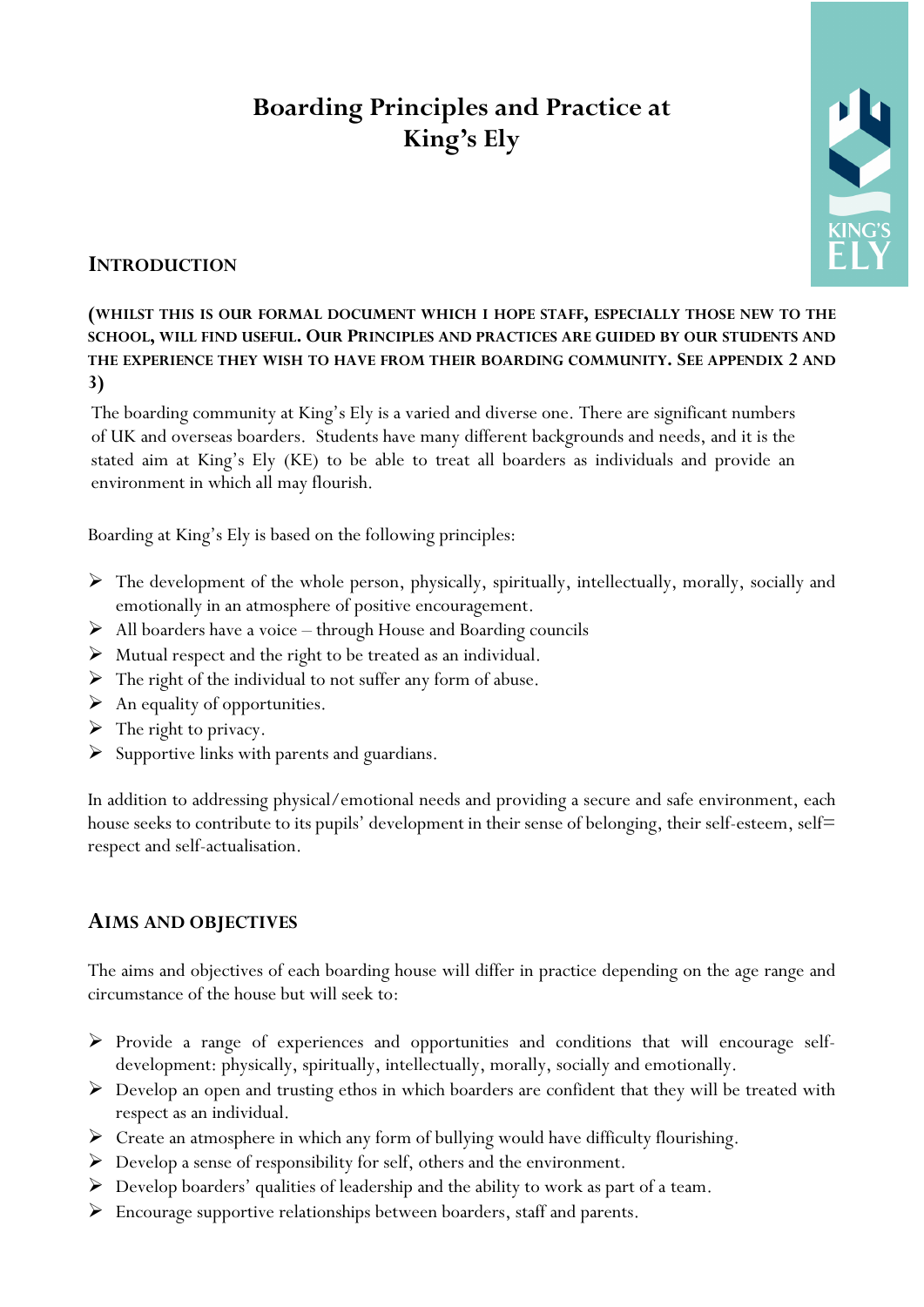# **ORGANISATION OF BOARDING AT KE**

The seven boarding houses are:

Hereward Hall – Year 12-13 Boys and older students on the one year GCSE programme Housemaster-James Houlston: Resident Tutor- Harrison Palmer

School House – Year 9-11 Boys Housemaster-Pat Green: Resident Tutor - Matthew Adams

Hill House – Year 11-13 Girls and older students on the one year GCSE programme Houseparent - Charlotte Newman: Resident Tutor - Isobel Smyth

Etheldreda – Year 9-13 Mixed house of Girl's Choir, International students and non-girl's choir Houseparent - Rebecca Woodward: Resident Tutor – Phoebe Bradbury

Priory – Year 4-8 Boys and Girls Houseparent – Clare Gorrick: Asst HsM -Elise Burgess

Choir House – Year 4-8 Boys Cathedral Choir House Houseparent – Loveday Perceval-Maxwell: Asst: Houseparent - Lucy Shute

Wendreda – Year 9-11 Girls Houseparent – Laura Dixon: Resident Tutor- Amy Sigurdsson

At KE it is expected that the house staff or duty tutors will deal with any matters that arise after school hours. Should further advice/assistance be required, they would call upon the Director of Boarding or any other member of Senior Leadership Team (SLT).

In Year 9, 12 and 13, boarders in King's Ely Senior (KES) are assigned to a mixed tutor group, comprising girls and boys, boarding and day pupils – their tutor may not necessarily work in a boarding house. In Years 10 and 11 pupils will have a tutor from within the house who will stay with them for the 2 years of GCSE.

Whilst tutors in KEJ will take on pastoral responsibilities on their duty nights personal tutoring occurs in King's Ely Junior (KEJ) by way of day Housemasters and Mistresses and Heads of Year.

All students are integrated within the boarding houses.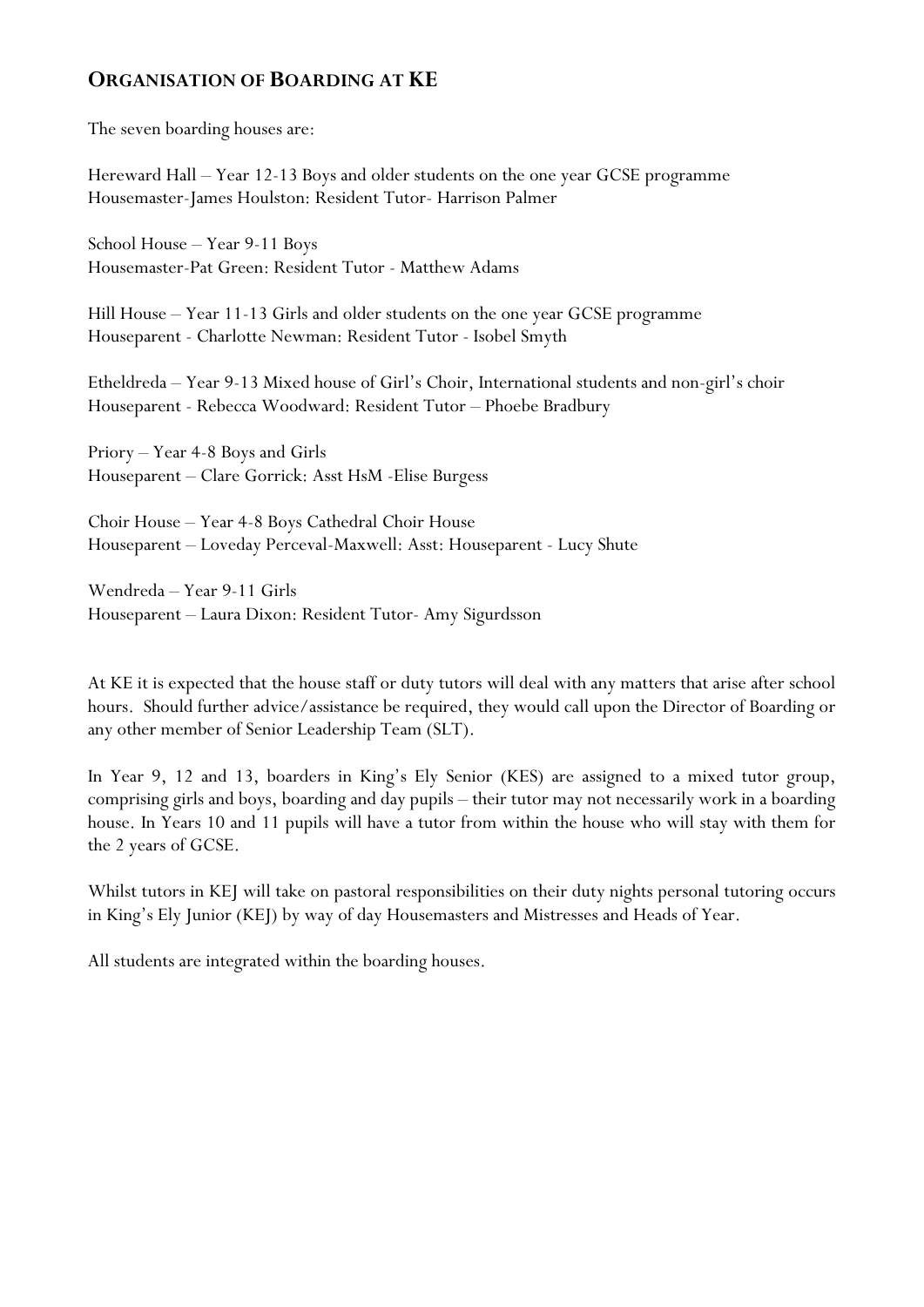#### **INDUCTION OF NEW STAFF**

Staff new to a position within boarding will follow the structured induction process below. Any concerns should be raised with the relevant house staff and details passed to the Director of Boarding.

- $\checkmark$  New Tutors will be inducted by their HsMs. This will include a tour of the house, an introduction to the pupils and one or more supervised/shadowed duties.
- $\checkmark$  New Tutors will be expected to complete the New Tutor induction check list within 3 weeks of commencing duties – this will then be signed off an placed in their folder, held by HR.
- $\checkmark$  New Housemasters/Mistresses will be inducted by the Director of Boarding. Prior to taking up responsibilities they will spend time "in house" with the current post holder where possible.
- $\checkmark$  New Housemasters/Mistresses will meet weekly with the DoB who will also visit them in house. They will be expected to complete the two-year BSA course if they have not already done so.
- $\checkmark$  Staff INSET which takes place before each term will from time to time focus on pastoral issues. Recent training has included Effective Tutoring (in-house) and Self- harming and Eating Disorders.
- $\checkmark$  Both the Library and Common Room have a staff section in which several reference books on pastoral issues are available.
- $\checkmark$  Should Boarding Tutors identify any training requirements, they should be discussed with the Director of Boarding who will, under normal circumstances, make funding and opportunity available. Of value are professional development courses run by BSA, HMC/GSA and also by Cambridgeshire County Council.
- $\checkmark$  The School encourages Boarding Tutors to undertake a first aid qualification either in person or through the online provider Educare.

# **PROCEDURES COMMON ACROSS ALL KES HOUSES**

#### **Meals**

Boarders eat breakfast, supper, and all weekend meals in the dining room. Year 12 and 13 eat lunch in the Old Palace Mon-Fri.

| <b>MEAL</b>               | <b>DAY</b> | <b>TIME</b>             |
|---------------------------|------------|-------------------------|
| Breakfast                 | Mon-Fri    | $07.20 - 08.10$         |
| Lunch (KEJ/KES $Yr$ 9-11) | Mon-Fri    | 11.40-12.45/13.00-13.40 |
| Supper                    | Mon-Sun    | 17.30-18.10             |
| Breakfast - Continental   | Sat/Sun    | 09.00-09.45             |
| Brunch                    | Sat/Sun    | 10.30-12.45             |

# **Signing out**

All houses operate a Signing In/Out procedure for the safety and security of boarders which also applies to Visitors (Parents and Contractors etc). Outside of school hours pupils are expected to clearly state where they are going, the time of departure and when they are expected back; then sign in when they arrive back. House staff have the right to ask pupils about the proposed duration of visits to town etc and can ask/expect students to be quicker.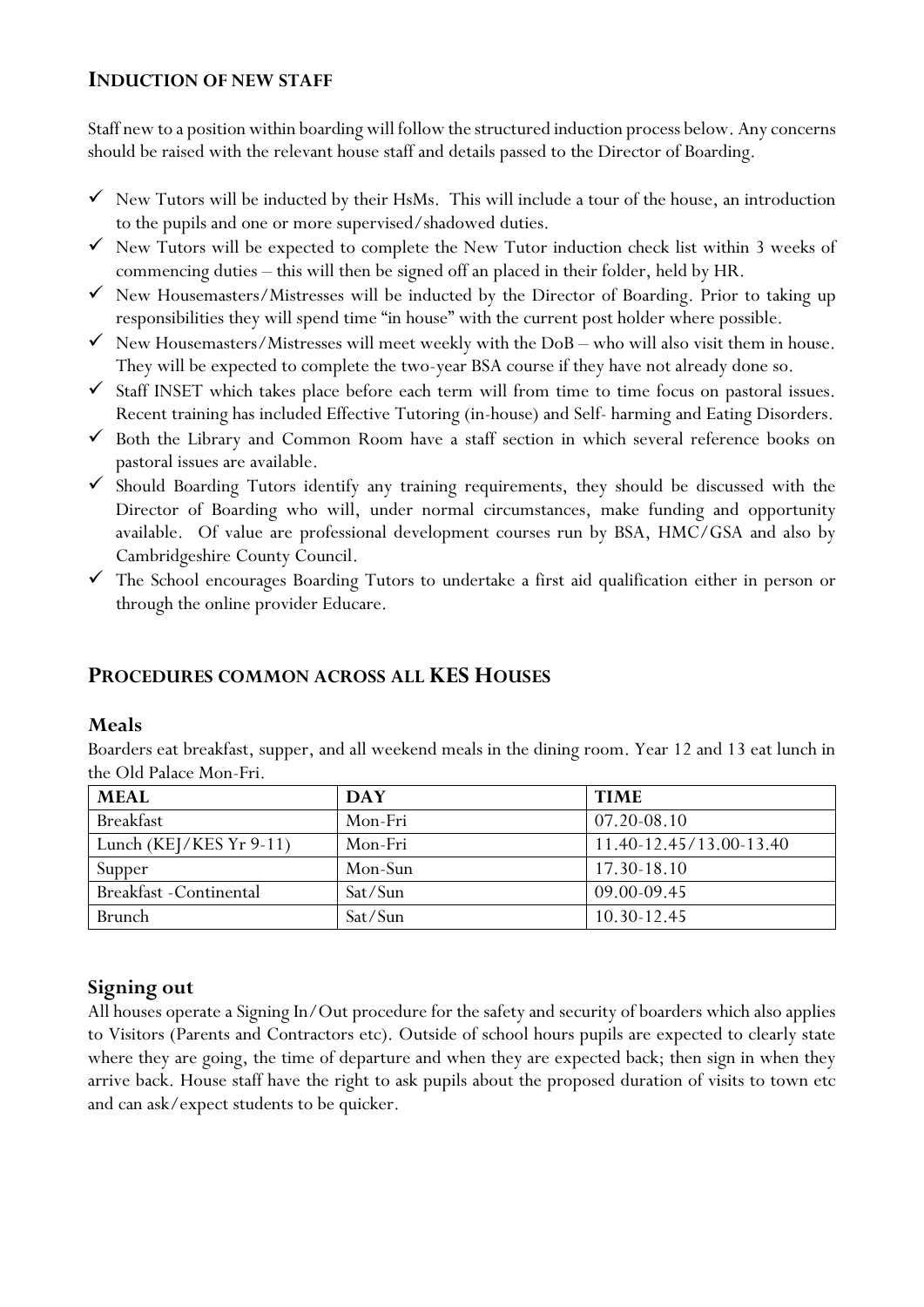# **Permission to be away from the House overnight**

Such requests should ideally be made to the relevant Housemaster/mistress at least 24 hours in advance, by the parent/guardian prior to finalisation of arrangements. However, we do recognise that situations may arise in which this length of notice is impractical. When contact is made the following information must be provided:

- $\triangleright$  Dates and times of absence from the House
- Reason for request

If the arrangements involve another parent, then he/she should also contact the House to confirm the arrangements**. Only under exceptional circumstances should requests be made for absence overnight during the working week.**

Permission for regular external commitments will usually be given. However, house staff will monitor the requests for absence and reserve the right to refuse a request on academic or disciplinary grounds. HsM and/or Resident tutor should know who is in house at any given time and know the approximate return times of those who have gone home or back to guardians for the weekend. If it is a working week absence this information must be shared with the duty tutor.

# **School policies**

It is a requirement that all staff in houses adhere to whole school policies on matters such as Safeguarding/KCSIE as well as drug and solvent abuse, alcohol, risk to health, sexual health, bullying, use of digital technology, health and safety, fire and complaints procedures. All staff working in boarding houses (except domestic) should understand Missing Child procedures.

# **House handbooks**

Due to the differences in age range and circumstances within each House there are some differences in everyday routines and ethos. As a result, each house develops its own identity whilst operating within our stated framework. House handbooks are produced by each house to outline house rules and procedures. Each House has information (in a handbook and/or on the notice board) containing:

- $\triangleright$  The house personnel. Staff attached to the house and students in positions of responsibility (prefects).
- $\triangleright$  Brief description of the duties and responsibilities of house prefects
- $\triangleright$  Student names and room numbers.
- House assembly and roll call times and locations.
- $\triangleright$  The house routine from morning registration to bedtime and the staff (& students) on duty throughout the week.
- $\triangleright$  Explanation of the expectations for Prep time and activity time.
- $\triangleright$  Details on relevant signing out procedures outside the timetabled school day and what areas may be visited.
- $\triangleright$  Details on procedures to deal with visitors to the house.
- $\triangleright$  Fire exits, extinguishers, assembly points & the procedures on evacuating the house in case of a fire at night.
- $\triangleright$  Procedures in case of an emergency in the House.
- $\blacktriangleright$  Health and Safety
- $\triangleright$  The procedures for Evening Duty
- $\triangleright$  How to contact Independent Listeners and other external agencies.
- $\triangleright$  Photographs and contact details of King's Ely Designated Safeguarding Officers.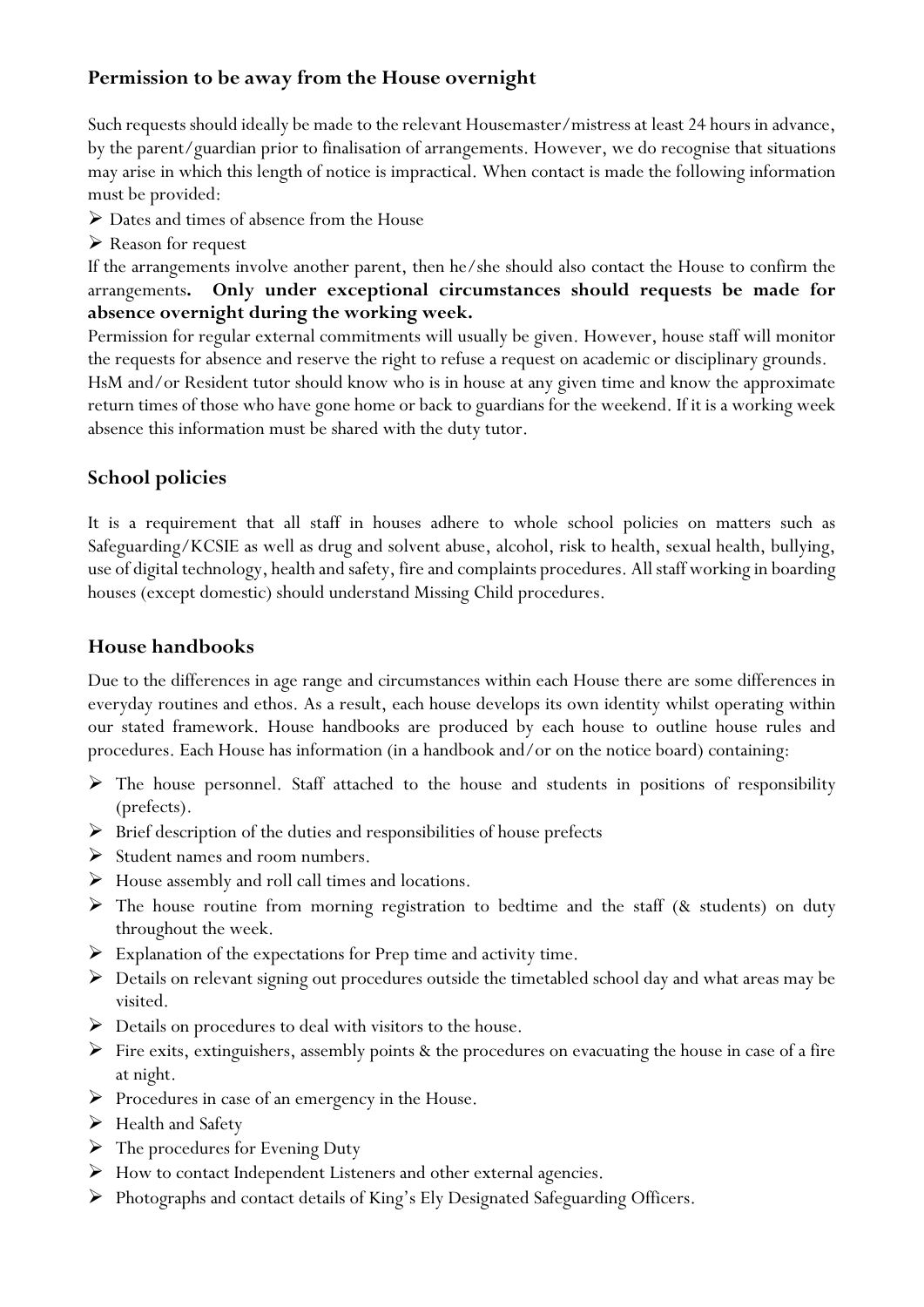# **Activities for boarders**

Boarders have structured prep times throughout the week as published in the house handbooks. Boarders also have access to ICT facilities either provided by the School or brought in from home. All students have access to the school network and internet at published times during the week. All Senior houses have access to the library, at the published times, during prep sessions.

As published; sport facilities are available for KES boarders from 20:20 – 22:15. The Art block and Music School are also available for use by students during the published times. All are supervised.

There is a termly programme of weekend activities each term: these are either organised by a specific house or are external trips such as Go Karting and Paintballing. Standard risk assessments on such trips are carried out by the member of staff taking the trip in consultation with the EVC.

# **Welfare support services to boarders**

# **Safeguarding is the responsibility of every member of staff whether in or out of boarding.**

The Designated Safeguarding Lead (DSL) is Ben Pennington (Dep. Head of KES). Additional details of those trained in Safeguarding are given on the coloured card which accompanies your identity badge. The first point of contact for HsMs and Tutors with regarding medical issue are the Sisters in the school Medical Centre- details on medical services available to boarders are given in the Almanack and Medical Care Policy.

The main method for recording Safeguarding issues for individuals is MY CONCERN.

If it is judged that a pupil will benefit from counselling, the Housemaster/mistress may discuss this with the Medical Centre and devise a strategy to advise the pupil. The pupil always has the right to refuse counselling.

Boarding staff are encouraged to attend/undertake courses designed by the Boarding Schools Association or Educare to support the welfare of our pupils.

Staff can access and direct students to The Well Being Hub on the front page of the School's Firefly

# **Medical Details** (for further details refer to the school policy on Medical Care)

All boarders should be registered with St Mary's Surgery in accordance with school policy on Medical Care. Details on medication prescribed by, or known to, the Medical Centre will be passed to the relevant boarding house and staff on a need-to-know basis. Details on the procedure for gaining access to medical advice from the Medical Centre are posted in each house and in the Almanack. If a child is a boarder but an Ely resident it is acceptable for that child to retain its own doctor providing the parent is willing to accept responsibility transport from/to appointments. The doctors in the school medical centre have kindly agreed to see such children as a "visitor" if the need arises.

Pupils must carry relevant self-administering medication (e.g. Epipen, anti-histamine) at all times.

Houses have locked medical cabinets to store OTC medicines as overseen by the Medical Centre. Students/pupils individual medical records are stored in the Medical Centre. The Medical Centre constantly audit OTC medication. Any unused medication must be returned to the Medical Centre who will then arrange for its disposal.

The necessary paperwork for boarders who are self-administering and where their medication is kept is stored securely in the house medical cabinet. This file is made available to duty staff in the house so they can deal with relevant medical emergencies. HsMs must keep a file of Medical Protocols such as the protocol for the administration of non-prescription medicines such as Paracetamol. Parents/students should inform their HsM or the Medical Centre if a boarder has been ill during the holidays/weekend at home.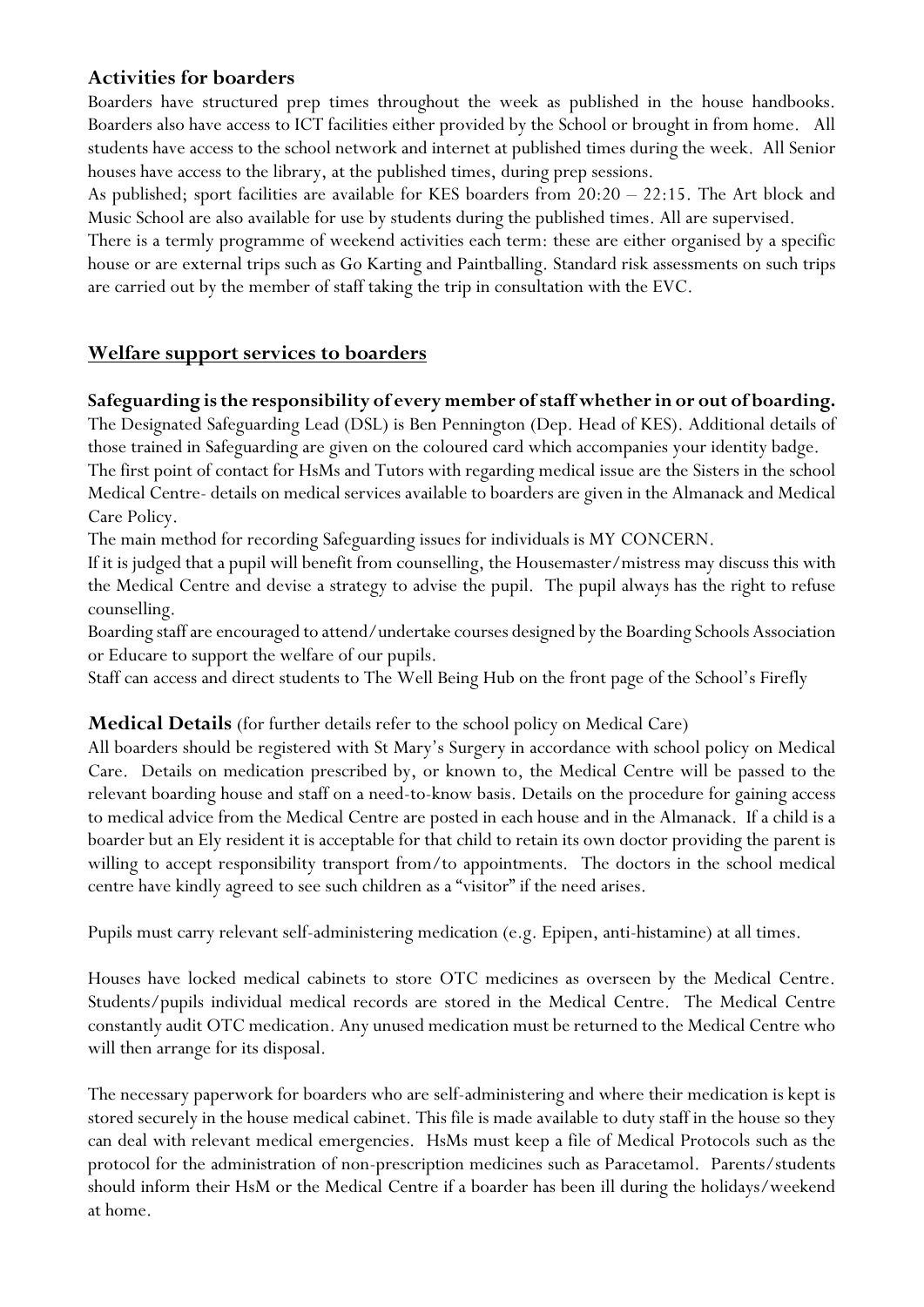HsMs will keep records of individual boarders who are taking vitamins or other training/sport supplements and regularly check that they are stored in the student's lockable area.

HsMs should ensure that overseas boarders register their medicine with the Medical Centre. Any unregistered or unknown medicines may be removed for checking.

Pupils under 16 whose parents wish them to take a course of vitamins follow the Homely Remedies protocol.

All those working in boarding houses will undertake the annual training arranged by the Medical Centre for the dispensation of OTC meds, Asthma and the use of Epi-pens. No member of the boarding team can dispense meds unless this training has been completed. This is now undertaken on-line through Educare – records are kept of those staff who have completed their training.

#### ALL STAFF HAVE BEEN SENT THE MEDICAL PROTOCOLS ISSUED BY THE MEDICAL CENTRE IN THE EVENT OF A STUDENT PRESENTING WITH COVID SYMPTOMS – THESE MUST BE FOLLOWED

# **Storing Information on Boarders**

The HsM is responsible for keeping up-to-date and accurate records on all pupils in the House. Information may be held in paper format, (but to comply with GDP regs securely stored) and/or electronically – likely on ISAMS. Where a particular student has specific welfare issues, it is the HsM's responsibility to keep the Welfare Plan (stored electronically and with restricted access), updated and if need be liaise with the DSL and Community Welfare Officer. The tutor in conjunction with the HsM may also add to a pupil's profile on ISAMS. Changes to pupils' contact information or similar should be passed through to administrative support, who will maintain the accuracy of pupil details on the school database. Each pupil also has a file which is administered by the Pastoral PA, Christine Duncan.

# **Pupil Voice**

We want our boarding houses to be happy places where pupils thrive not only academically but also socially. To engage pupils in creating the sort of environments they want, improve relationships between pupils and staff and improve communication between pupils and the school, we make a point of giving them a voice.

Boarding Principles and Practices – The more formal set-up of boarding is in this document. Ultimately Ps&Ps should be decided by students each year. This began in the summer of 2021 and their Ps&Ps will be reviewed by students in Summer 2022.

House Council – All boarding houses have a house council. This body may discus whole school issues as well as house specific issues. The elected or co-opted students will also represent boarders' views on the Pupil Forum. Some boarding houses raise issues when the whole house is gathered for registration after tea.

Boarder's Council - This meets every half-term and is chaired by the DoB. Houses send reps where they can raise general boarding issues. Occasionally there may be Sixth Form or 9-11 specific meetings.

Boarder's Food Committee - Meets every term and is chaired by the Catering Manager. Houses send reps. To discuss every aspect of the boarders dining experience.

House Visits – Where boarders have specific issues the DoB is always happy to visit the house for an open forum and answer questions.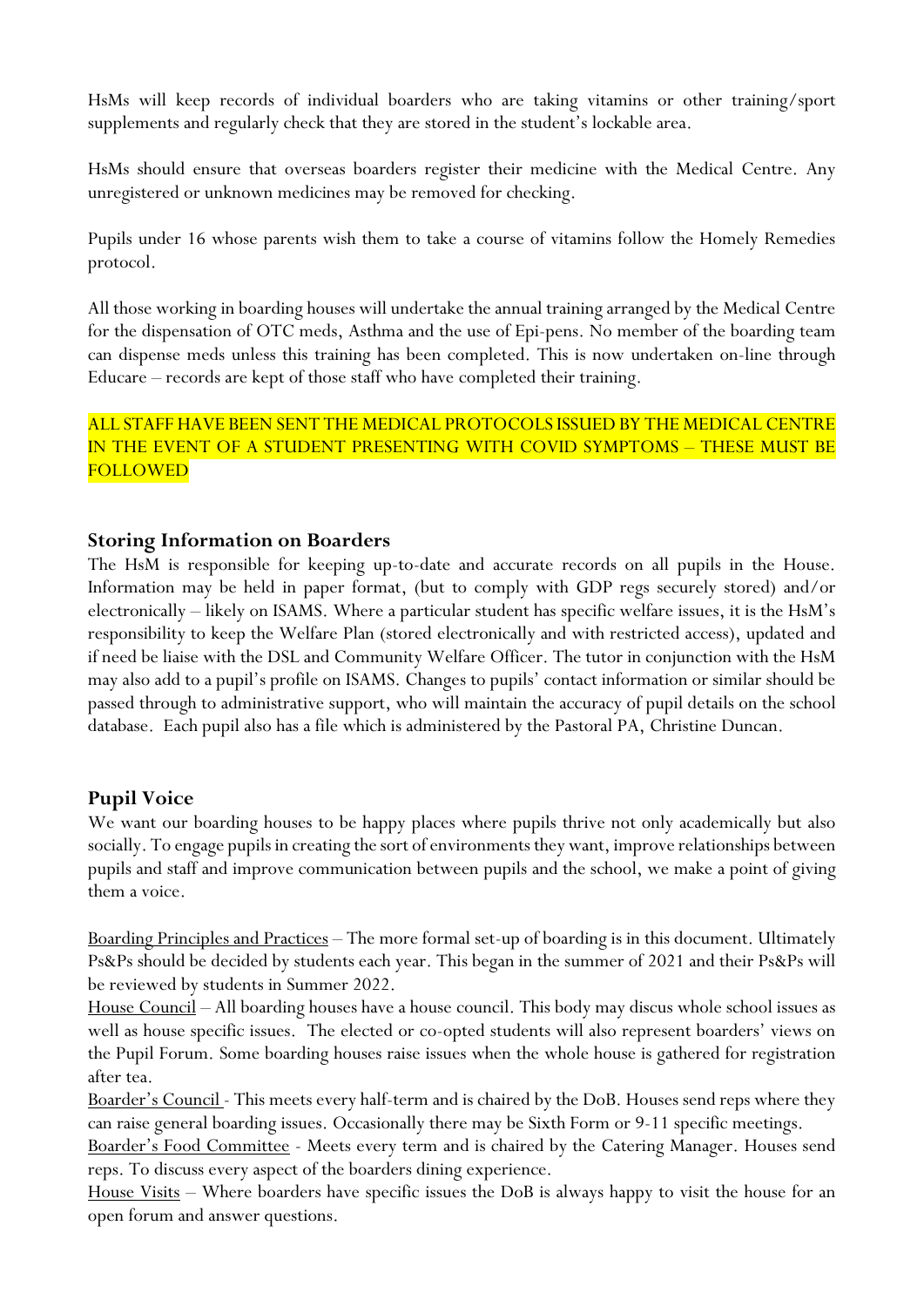#### **New Boarders**

It is important that new pupils are made aware of both House and School Rules at the earliest opportunity in the academic year. New pupils will be assigned a mentor/buddy to help them settle into the school and house routine. The mentor is expected to help them meet their daily commitments during their first weeks within the House. Each house will have an induction process in place for students arriving at times other than the start of the academic year.

#### **House Refurbishment/ Dilapidations**

Fabric and furniture in the House which requires attention should be noted and passed to the Maintenance department via the Firefly e-ticket system. Outstanding items appear on a list on the intranet. Regular inspections need to be carried out by boarding staff. Children should be encouraged to report any H&S and maintenance issues. There is an H&S check in each house each term; issues are reported to Andrew Wallis, H&S Coordinator for the school. Damaged furniture should be removed as soon as possible from the House area. If the damage is found to be malicious then the perpetrator may be subject to sanctions. Charges will be made for damage caused by boarders due to carelessness.

#### **Funds**

Each house is assigned a budget for the year; this allows for approximately a take-away treat each term and in-house parties at the end of significant events e.g. House Song competition, Christmas; Summer Term. House funds can also be used for the purchase of games, puzzles, weekend movies through Netflix etc

Charity events and fund raising are an important aspect of developing a healthy house spirit, an awareness of the needs of others and a caring community. Funds raised through such events will be managed under the guidance of the Charities Committee.

#### **Security**

All boarders can store valuables in a lockable drawer/box/wardrobe. Boarders should be encouraged to use this facility. Pupils will be advised that valuable items must be insured on their parents' "Home Contents" insurance. Large sums of money can be held by the HsM or stored in the School safe until it can be banked by the student

#### **National Boarding Standards**

It is the responsibility of every member of staff working in a boarding house to read and be familiar with the *National Minimum Standards for Boarding Schools: April 2015.* If it is your perception that the school or staff is/are falling short in any of the criteria, it is your responsibility to address the issue through your HsM or the DoB.

#### **Day boys / girls in Boarding Houses**

School House is home to a number of day boys; some will have expressed a desire for occasional boarding or be considering becoming a boarder at a later date. In addition to creating an opportunity to convert day students to boarding there are several other advantages of having day students:

- $\triangleright$  It reduces the pressure of numbers in day houses
- $\triangleright$  It enables occasional boarding
- $\triangleright$  It forges social links between boarders and local day students

Etheldreda has a number of girls who are day choristers. These may use Etheldreda as a base, but under the tutoring system will be located wherever their group meets. Depending on their proximity some of the day girls will return for "stay-overs" during religious festivals – Christmas/Easter.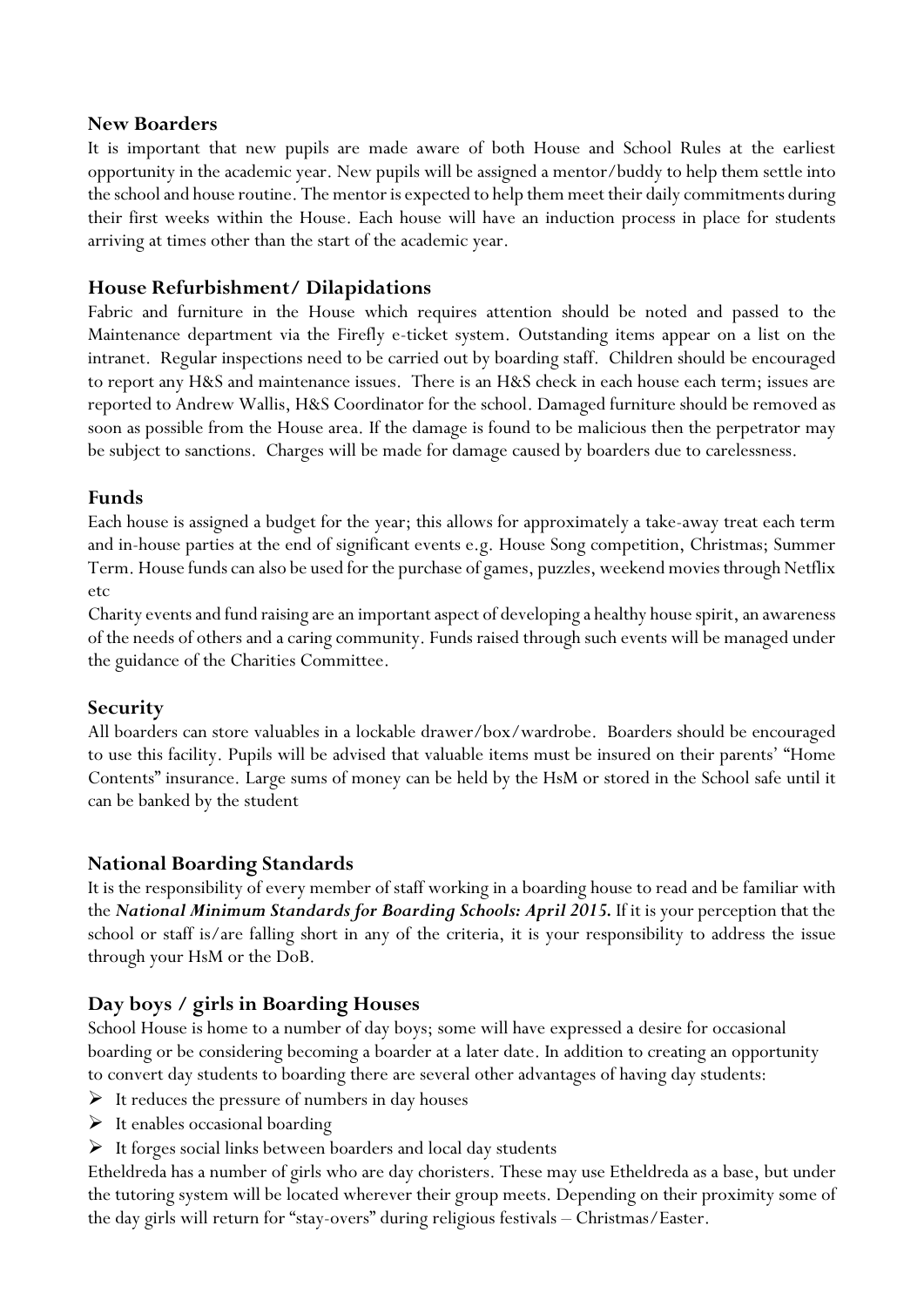Day pupils in boarding houses receive the same level of tutorial/pastoral care as those in day houses. Whilst it is our intention that day students and boarders are as fully integrated as possible, this should not be at the expense of lack of privacy / access to facilities for boarders.

#### **Boarding House Duties (KES)**

The Resident Tutor should become involved with the House as much as possible. They are to act as a sounding board for ideas and problems that the students may have and report back to the HsM. It is important that the resident Tutor is aware of the "atmosphere" in the house which changes dramatically when misbehaviour is pending. It is very helpful if the Tutor can walk through the House en route to his/her flat.

A Resident Tutor may expect to be on duty for 10 full weekends throughout the academic year though how this is split is down to the HsM and the Tutor. If the resident is involved in sport and extra-curricular activities it may be that Saturdays are problematic in which case duties are by arrangement with the HsM.

# **Weekday Evening Routine (See Prep and Bounds document)**

This is dependent on which house you are assigned to as timings can vary from house-to-house dependent on proximity to the school and staff commitments. Each house will register students in the morning, at lunchtime and again in the evening in the form of a "roll call".

#### **Consultation**

It is vital that communication within the House is excellent. There will be meetings of House Staff on a weekly basis which will help to facilitate this. There will be an opportunity for a pastoral review each year at which good ideas can be exchanged and concerns expressed.

We claim that our system of pastoral care is excellent. **It is only as good as the House staff that put it into practice.** 

November 2021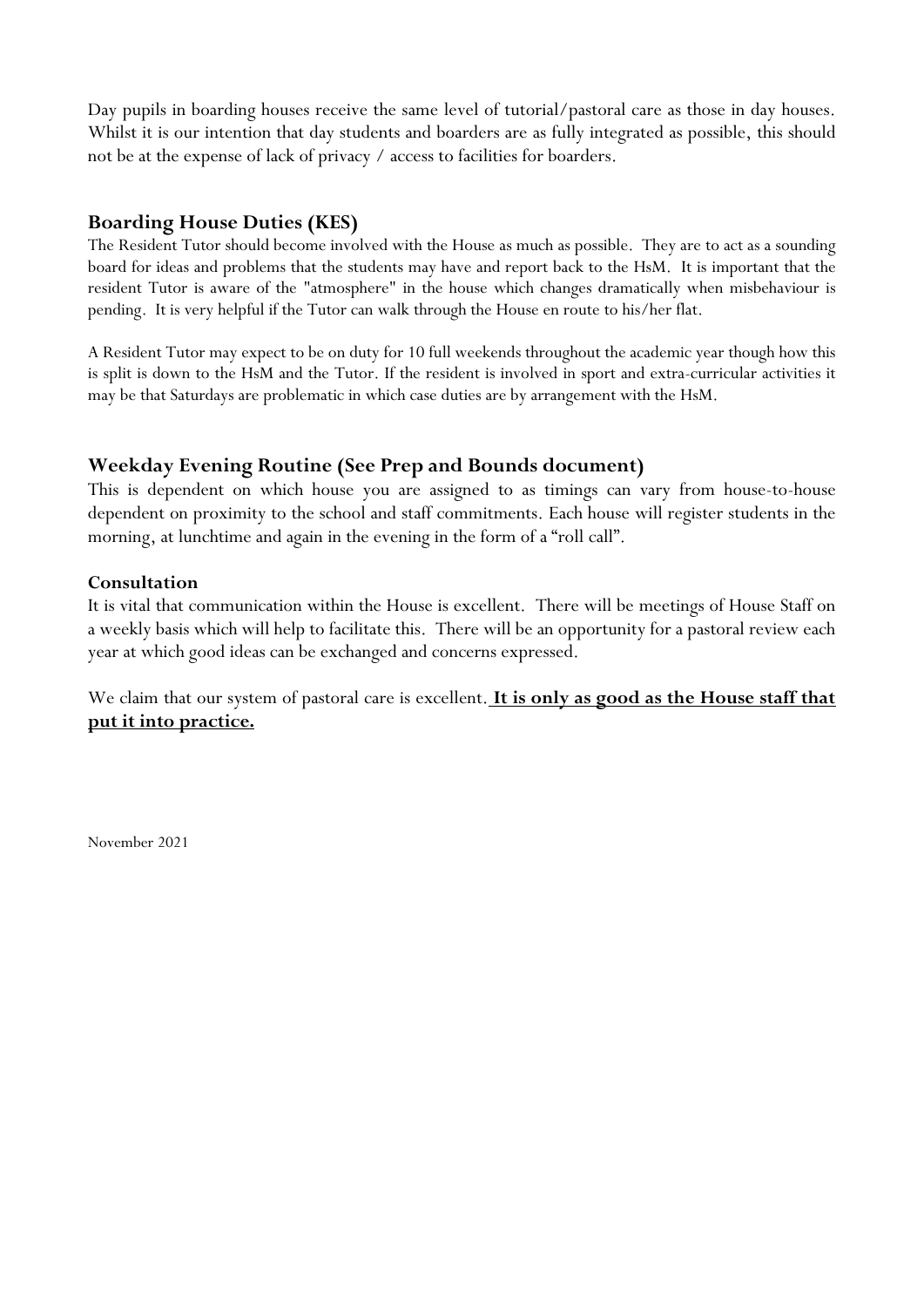# **APPENDIX ONE - House Noticeboards – list of contents**

- $\triangleright$  Aims of King's Ely;
- Worries & Concerns;
- Designated Safeguarding Lead/Officers and the appointed Safeguarding Governor;
- ▶ Parental Complaints and Concerns;
- Anti-Bullying & Social Respect Policy
- $\triangleright$  Bullying isn't OK
- ▶ Boarding Principles and Practice-Student version
- $\triangleright$  Cyberbullying seven ways you can stop it
- E-Safety Guidance for Students
- $\triangleright$  Electronic Equipment
- Electrical Safety
- Drugs, Alcohol & Smoking
- $\triangleright$  FRANK
- $\triangleright$  Camquit
- $\triangleright$  Cycle Helmets
- $\triangleright$  First Aid Information Notice
- ▶ Defibrillator Information Notice
- Boarding Houses Medication Reminder (herbal remedies etc.)
- Opening Hours of Medical Centre
- Out of Hours GP Care
- $\triangleright$  Sexual Health Advice and Services
- $\triangleright$  Counselling
- Self-Harm Information Sheets
- Tutors & Prefects duty rota and times (*to be provided by HsM*)
- Bedtimes/ Prep-times/ Laundry (*to be provided by HsM*)
- $\triangleright$  Sanctions/ Boundaries
- House mobile number and how to contact HsM at night (*to be provided by HsM*)
- Visitors' Notice
- Daily Routine (*to be provided by HsM*)
- $\triangleright$  KE Relationship Policy

# **Other Items**

- **►** Team Sheets
- House Minutes and responses

# **HsMs to ensure that the below are kept in their House Office (not displayed on noticeboards due to confidentiality):**

- Crisis Management policy and manual
- $\triangleright$  School Phone Directory
- Contact details of own boarders (*hard copy if needed– to be kept securely*)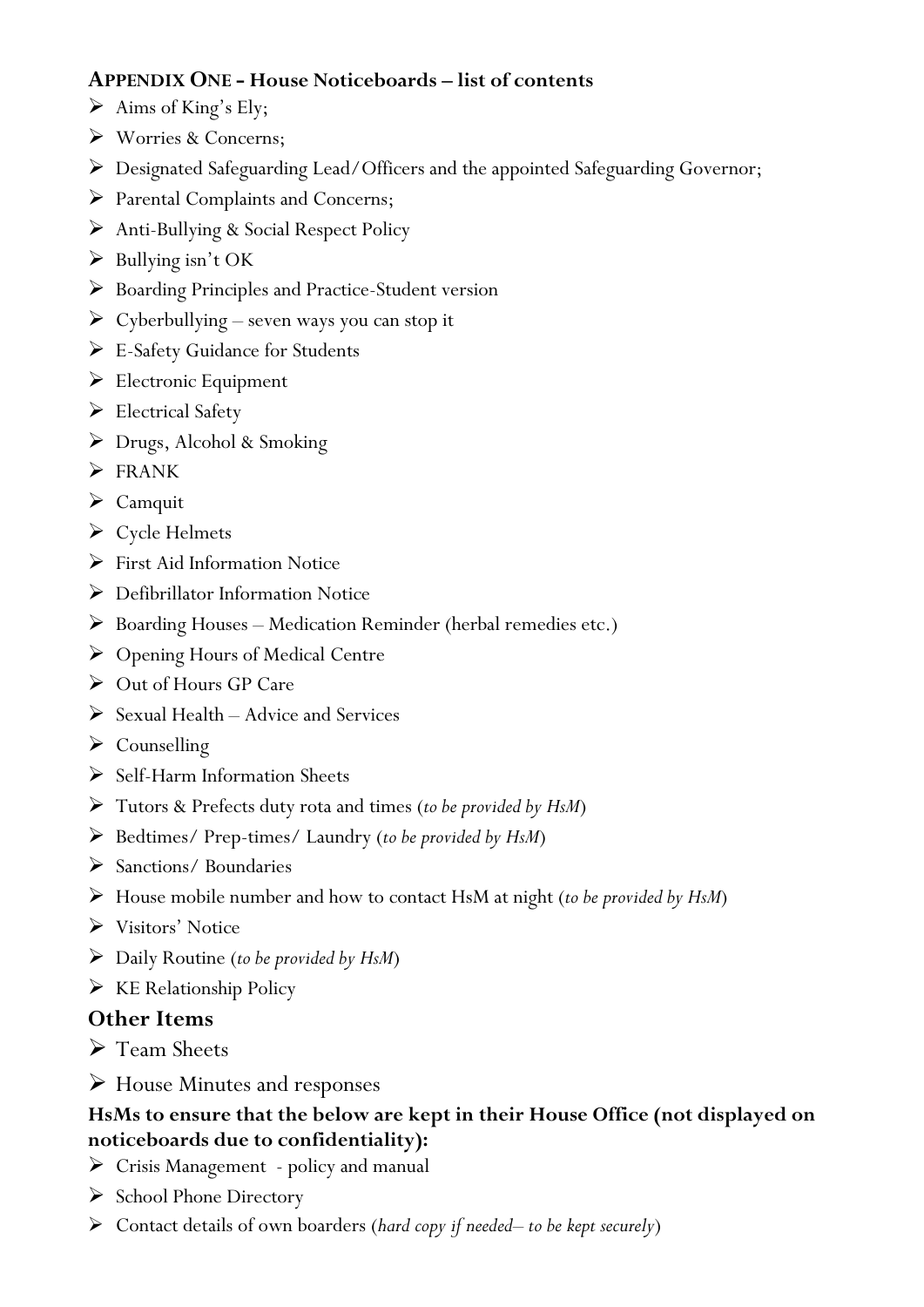# **Our (Boarders') Principles and Practices**

**Boarding at King's is diverse: we come from many different countries and have different beliefs. This should be recognised and respected by anyone who wants to board or comes to work in the boarding house.**

**We understand the relationship between teachers and students. Just as we respect them we would expect them to respect us.**

**It's important we work together to make boarding a positive experience and the boarding house a positive environment.**

# **IN OUR BOARDING HOUSE WE SHOULD EXPECT**

- $\triangleright$  staff to be approachable and to **really** listen to us
- $\triangleright$  to be treated as individuals recognising that we all have different things we like and don't
- $\triangleright$  stuff to work heating, showers, windows we know it's not home, but it should be for the basics
- $\triangleright$  to be trusted if we break that trust we know there are consequences, but it should be there in the first place
- $\triangleright$  some privacy staff should knock then pause for 3 seconds before entering
- $\triangleright$  staff not to talk about us with other staff in the house where they can be overheard-
- $\triangleright$  tutors to show an interest in us and be a person we can build a relationship with
- $\triangleright$  equality of treatment across houses in relation to sanctions and privileges
- $\triangleright$  honesty with each other and to be able to have honest conversations with staff
- **all** boarding staff to encourage us to be independent
- $\triangleright$  our voice to be heard in the way the boarding house is run
- $\triangleright$  to be able to raise issues about the house and the school without fear
- not to feel forced into going on trips or competing but seen as individuals
- $\triangleright$  to feel safe and secure in the house

# **WE KNOW EACH HOUSE IS DIFFERENT BECAUSE OF THE STAFF AND THE AGE RANGES BUT WE WILL**

- *treat each other with respect, including other peoples' belongings and their personal space*
- *look out for each other and not be afraid to confront students not respecting the house or others*
- *not tolerate any bullying or discrimination in house*
- *take responsibility for what we do*
- *work together to make the house as good as it can be*